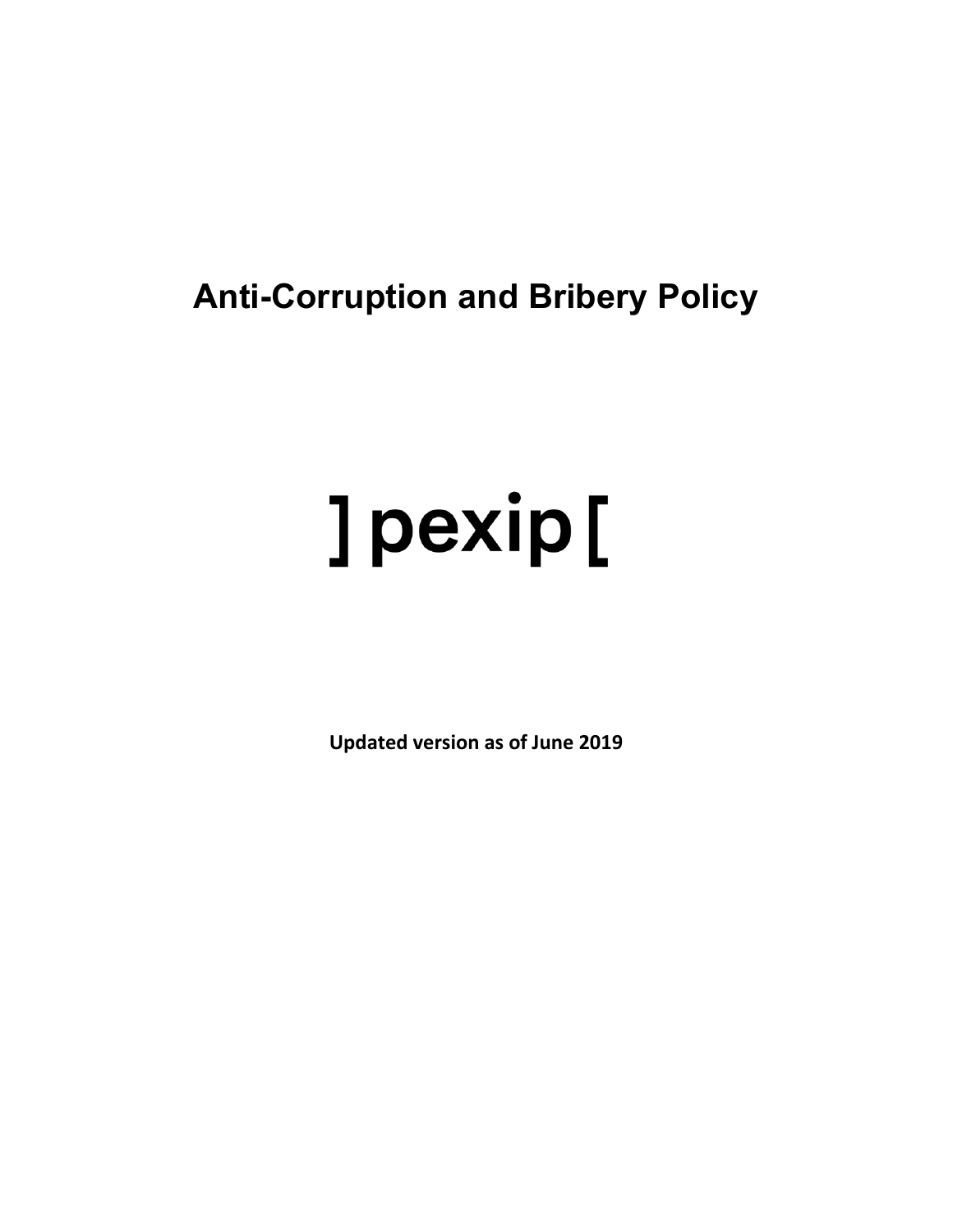#### **1 Policy Statement**

This anti-corruption and bribery policy (the "policy") is a set of standards in relation to anti-corruption and bribery in the Pexip group. The Pexip group comprises Pexip AS, Pexip Inc., Pexip Ltd and any other subsidiaries of Pexip AS from time to time (hereafter defined as "Pexip").

Pexip has zero tolerance when it comes to all form of corruption and bribery. It is our policy to conduct all of our business in an honest, professional, fair and ethical manner, when dealing with potential or existing customers, suppliers or public officials and institutions. Pexip requires that all employees support this commitment.

Pexip will comply with all applicable laws wherever we operate, both national and local laws, and follow the international standard and requirements in this area. It is the business unit's own responsibility to ensure compliance with the local laws and restrictions.

It is essential that all employees have a common understanding of what corruption and bribery is, and that we both formally and informally convey the requirements on which the zero tolerance principle is based in the form of conduct and the duty to notify in the event of suspicion.

#### **2 Scope**

This policy applies to all employees and relevant Third Parties of the company, and shall be communicated as relevant and appropriate. This policy applies in all countries and territories where Pexip operates. Where local customs, standards, laws or other local policies apply that are stricter then the provisions of this policy, the stricter rules must be complied with.

#### **3 Definitions**

**Bribery/Corruption:** Bribery and Corruption can be described as the offer, promise, giving, demanding or acceptance of an advantage, such as payment, gift, favor or other advantage from another to influence a business outcome. The intention is to influence sales initiatives particularly when tendering or contracting or when handling administrative tasks such as licenses, customs and taxes. It can be direct or indirect through Third Parties.

**Company:** Pexip with all subsidiaries and affiliated companies.

**Conflict of Interest:** Occurs when an individual or organization is involved in multiple interests, of which could possibly corrupt, or be perceived to corrupt, the motivation for an act in another.

**Employee:** For the purpose of this policy this includes all individuals working at all levels and grades, including senior management, officers, directors, employees (whether permanent or temporary), consultants, contractors, home-workers and agency staff or any other person associated with Pexip.

**Gifts, Invitations and Hospitality:** Invitations given or received to social functions, sporting events, meals and entertainments, gifts or tokens of appreciation.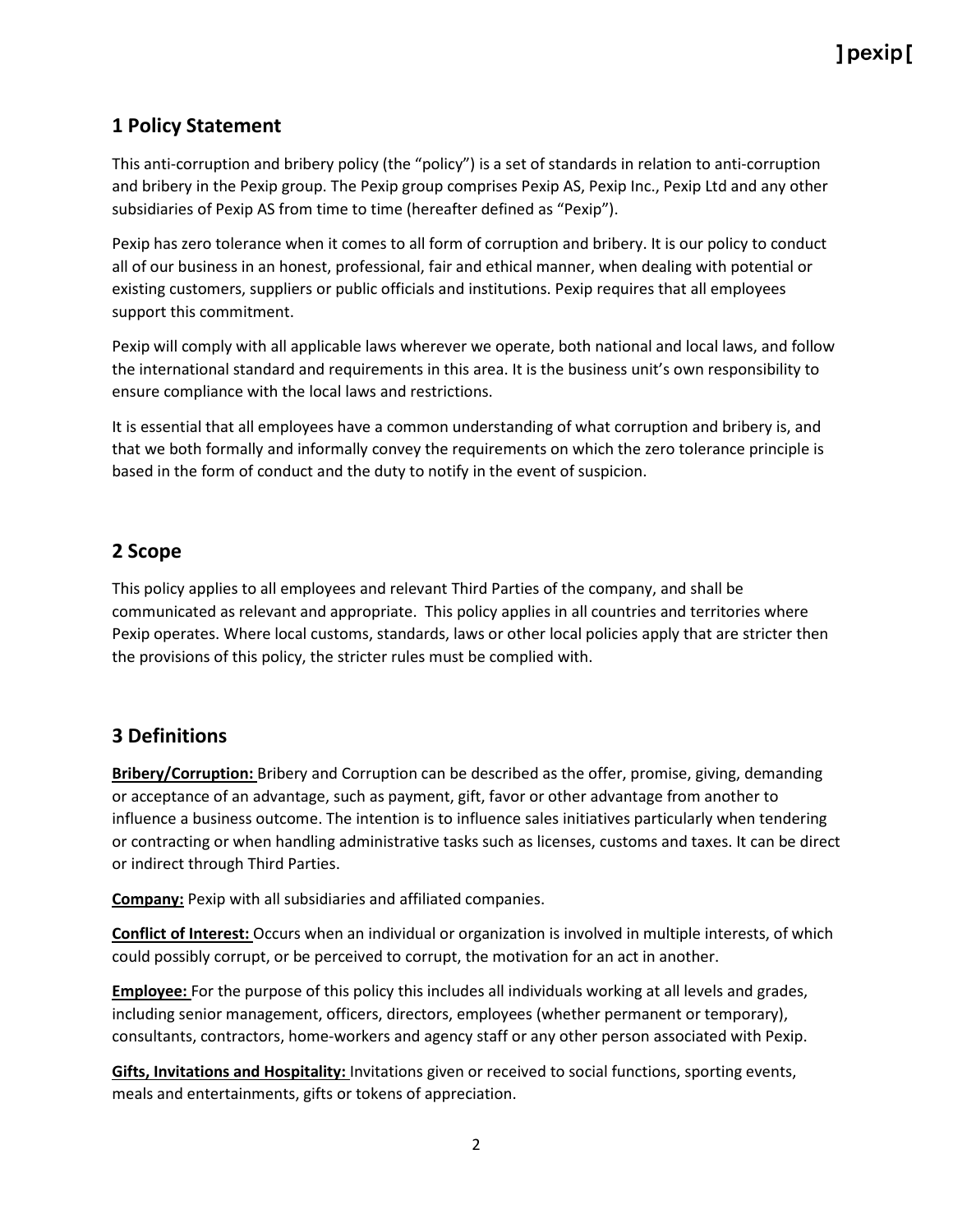### 1 pexip [

**Senior Management:** For the purpose of this policy this includes the CEO, CTO, CFO, VP Engineering (UK) and country managers.

**Third Party:** An individual or organization the Employee come into contact with during the course of work with Pexip. This includes potential and existing customers, suppliers, business contacts, government and public bodies, including their advisors, representatives and officials, politicians and political parties.

#### **4 Gifts, Invitations and Hospitality**

The giving of business gifts is a customary way to strengthen business relationships and, with some restrictions, is a lawful business practice. Employees may give appropriate business gifts in connection with their work with customers and non-governmental parties, provided those gifts are of nominal value and could not reasonably give the appearance of attempting to improperly influence that organization's relationship with Pexip. Cash, vouchers or gift certificates must never be offered.

Employees are responsible for ensuring that they maintain the highest standards of business behavior when dealing with external organizations. Employees and/or their family members must not solicit or accept personal advantages or gifts of material value where the gifts are given directly or indirectly as a result of their employment or association with Pexip.

Pexip recognizes that entertainment and hospitality by employees of customers, suppliers, clients and others can be acceptable where it is intended to build understanding and goodwill among business contacts. However it must be moderate and clearly intended to facilitate business goals.

The test to be applied is whether in all the circumstances the gift, business entertainment or hospitality is reasonable, justifiable and proportionate. The intention behind the gift or event should always be considered.

#### **5 Responsibility**

Pexip strictly prohibits any employee from making, promising or offering to make, agreeing, facilitating, authorizing or permitting, directly or indirectly, any payment or giving any money or "anything of value" to any public official, any private person or enterprise, which is for the purpose of inducing or influencing that person to act, or fail to act, in a manner that would assist in obtaining, facilitating, or retaining business, or otherwise securing any improper business advantage.

No employee shall request or agree to receive or accept, directly or indirectly a financial or other advantage resulting in the improper performance of company business.

It is the Employees responsibility to ensure that all accounts, invoices, memoranda and other documents and records relation to dealings with Third Parties should be prepared and maintained with strict accuracy and completeness. No accounts must be kept "off book".